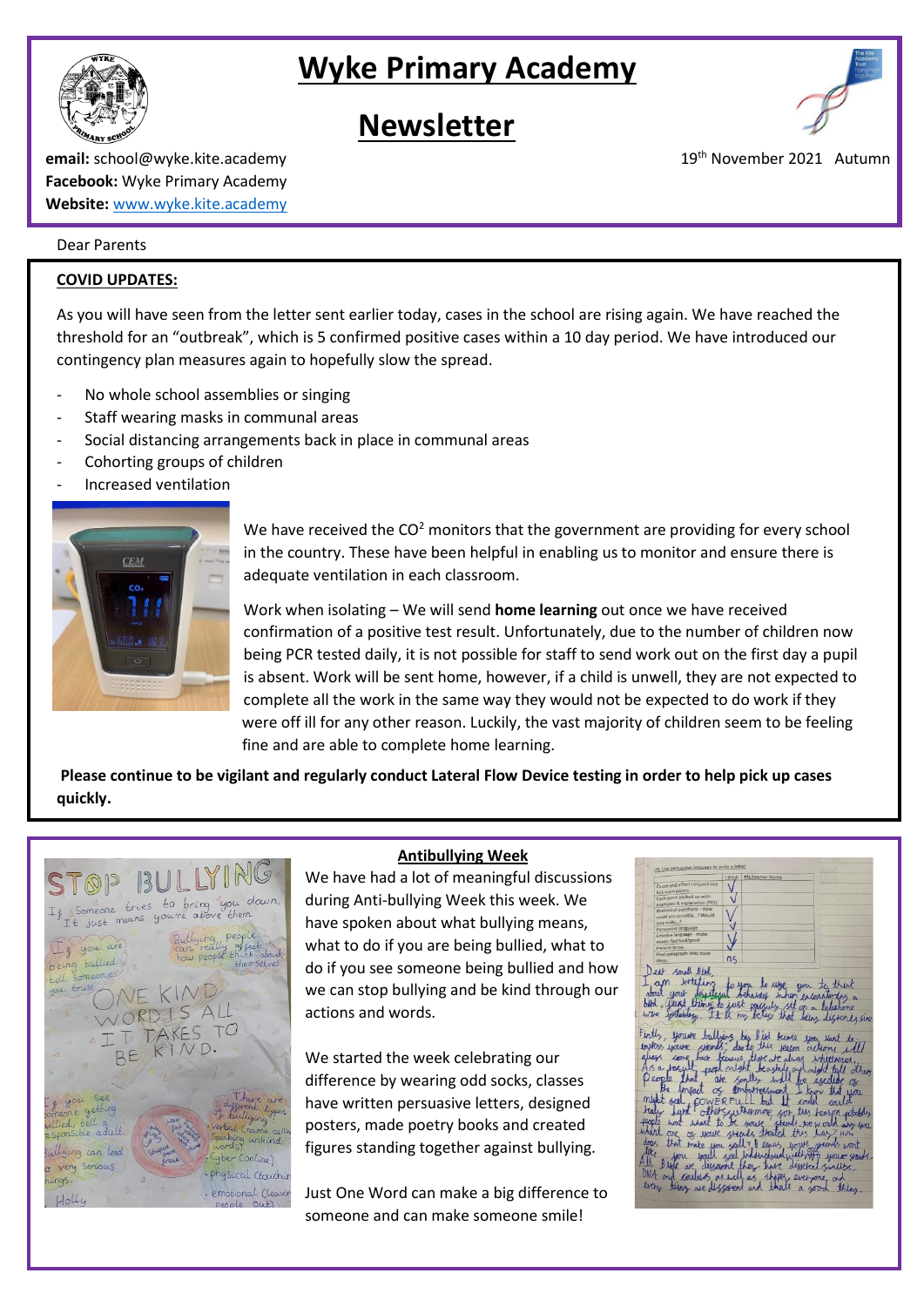

## **School Dinners and Packed Lunches**

There have been a few slight **menu changes** recently. This has been due to delivery issues that Twelve15 have been experiencing. Please see the attached leaflet from Twelve15. If we have been made aware of a change in the menu, we have let the children know in the morning and given them the option of changing choices.





I would like to remind you that packed lunches should be **healthy options**. We have had a rise in the number of chocolate bars, crisps and sweets coming in for lunch.

## **Registering late arrivals to school**

The children can arrive for school between **8:40 and 8:55**. The registers are taken at 9:00 and anybody arriving after that time are marked late. If your child is late, you will now need to log them in on the iPad in the school reception. This is a safeguarding measure to ensure we have an electronic record of who is in school at all times.



## **Reminders and other bits:**

- Start bringing in **clean, empty jam jars**. We will be using them to make lanterns to hold while singing at our Carol Singing Evening.
- We have one more Christmas fair donation Mufti day coming up Friday 26<sup>th</sup> November bottles donation please.

Have a lovely weekend. Regards, Michelle